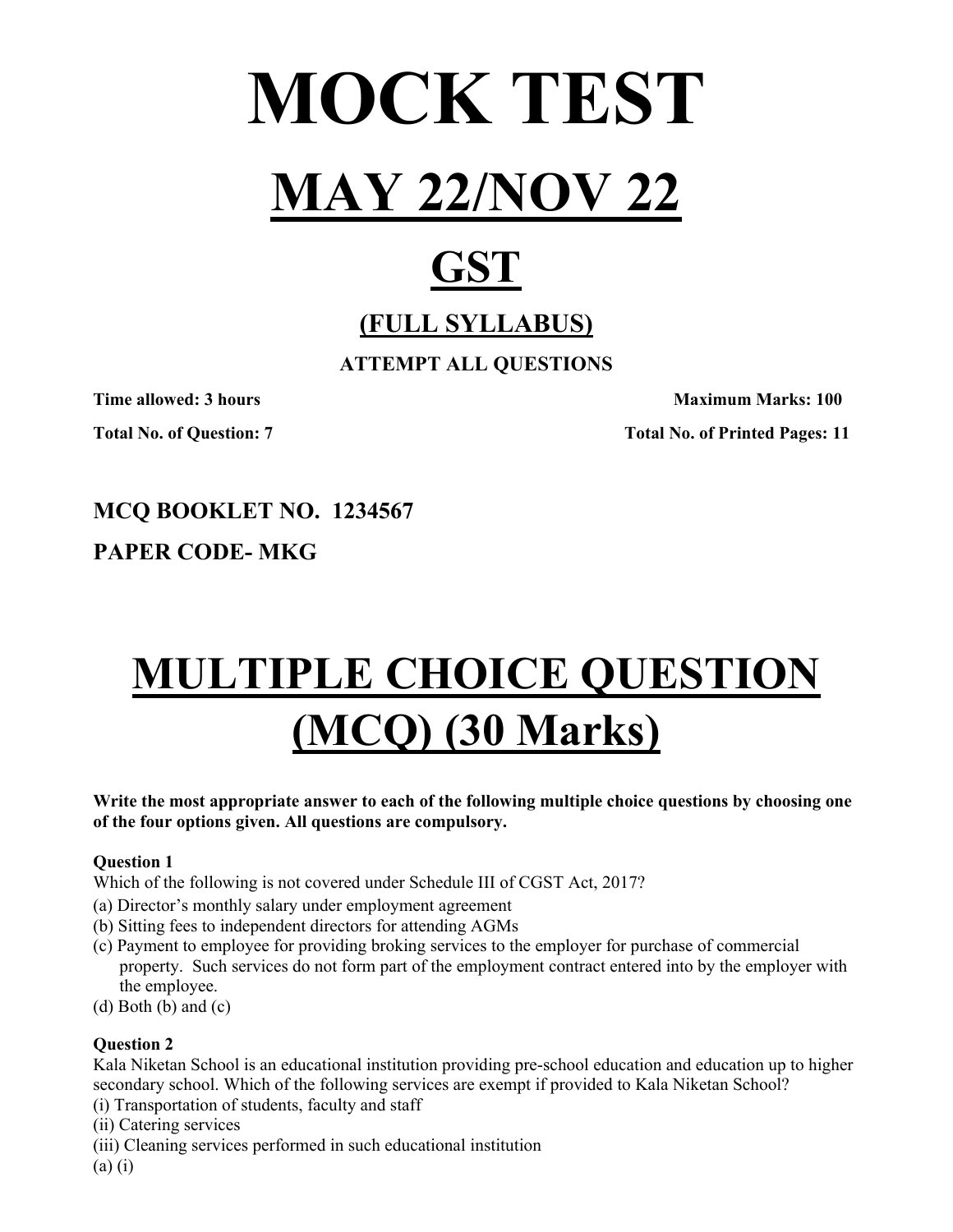$(b)$  (i) and (iii)  $(c)$  (ii) and (iii)  $(d)$  (i), (ii) and (iii)

#### **Question 3**

Which of the following service is not exempt under GST?

- (a) Loading and unloading of paddy
- (b) Loading and unloading of sugarcane
- (c) Loading and unloading of tea bags
- (d) Loading and unloading of potato

#### **Question 4**

#### **GST is payable by the recipient under reverse charge on:**

- (a) Sponsorship services
- (b) Transport of goods by rail
- (c) Transport of passengers by air
- (d) All of the above

#### **Question 5**

**Part payment made on 30.06.2021 and balance amount paid on 01.09.2021 and date of issue invoice 29.06.2021, in this case TOS under reverse charge shall be** 

(a) 30.06.2021 for part payment and 29.08.2021 for balance payment

(b) 29.06.2021 for part payment and 01.09.2021 for balance payment

(c) 31.08.2021 for part payment and 01.09.2021 for balance payment

(d) none of these

#### **Question 6**

**Time of supply of services in case of reverse charge shall be earliest of the following dates:** 

**(i) the date of payment as entered in the books of account of the recipient or the date on which the payment is debited in his bank account, whichever is earlier.** 

**(ii) the date immediately following \_\_\_\_\_\_\_ days from the date of issue of invoice.** 

- (a) 50 days
- (b) 30 days
- (c) 60 days
- (d) 40 days

#### **Question 7**

#### **Reverse charge shall be applicable**

- (a) Services by the Department of Posts by way of speed post, express parcel post, life insurance, and agency services provided to a person other than Government
- (b) Services in relation to an aircraft or a vessel, inside or outside the precincts of a port or an airport
- (c) Transport of goods or passengers
- (d) in respect of services provided by Government or local authority except (a), (b)  $\&$  (c)

#### **Question 8 to 12**

Mr. Mandeep, a registered dealer, is doing building material business in the State of Assam. He availed architect services for his business from his friend in London free of cost. He also availed designing services from his brother in London for  $\bar{\tau}$  5 Lakhs for his personal purposes.

He availed services which are liable to tax under reverse charge for which date of invoice was 01.09.2021, payment date as per his books of account and as per his bank account was 15.11.2021 and 18.11.2021 respectively.

His turnover for the current financial year is as follows:

Taxable supply of goods –  $\overline{\xi}$  55 Lakhs

Exempt supply of goods –  $\bar{\xi}$  16 Lakhs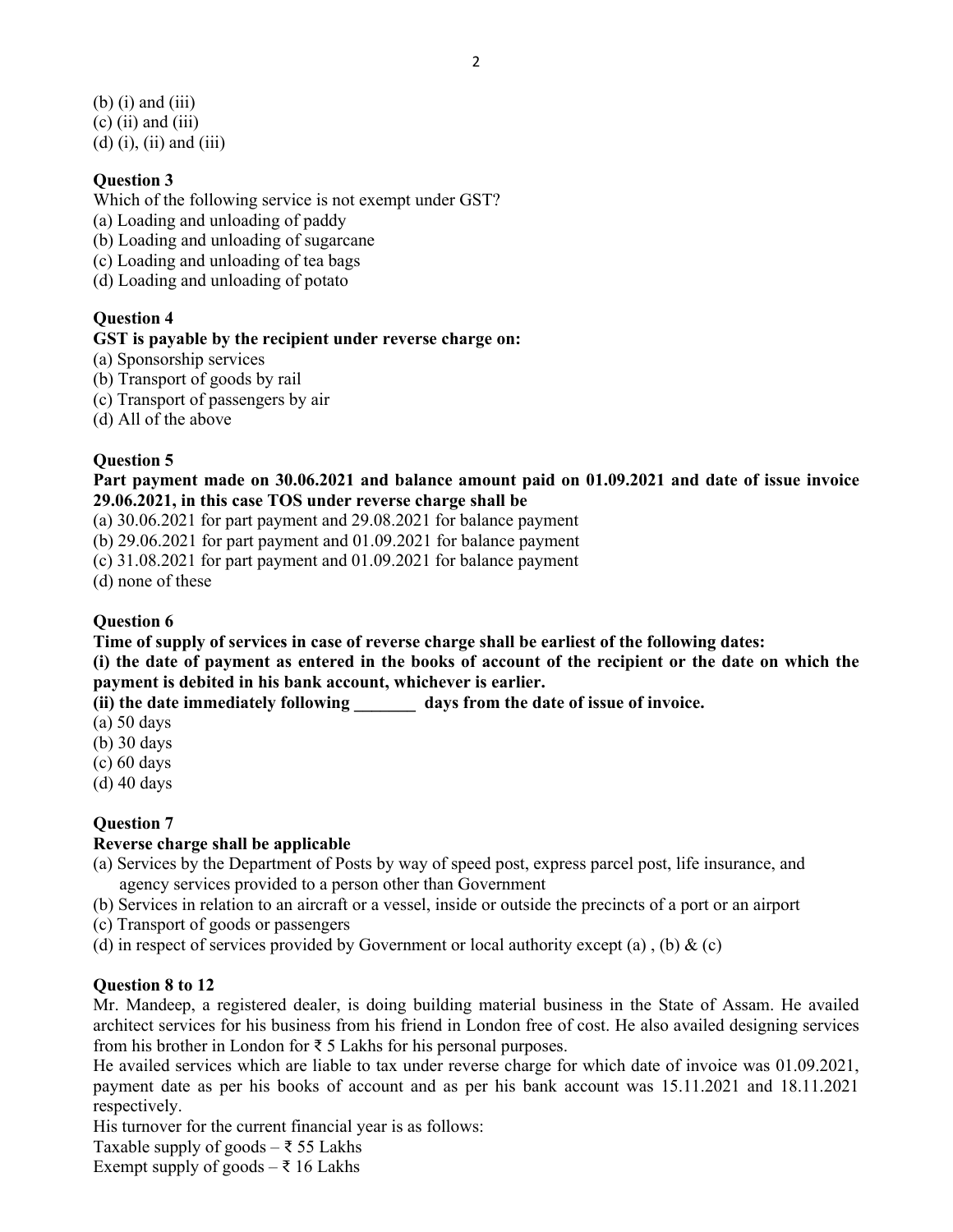Inward supply liable to tax under reverse charge –  $\bar{\tau}$  8 Lakh

He intends to start providing services also from the next financial year and also to avail composition scheme. He also wishes to make supplies to the Government.

Based on the information given above, choose the most appropriate answer for the following questions:- **8**. In respect of services imported by Mr. Mandeep, which of the following is a correct statement?

- i. Architect services for his business from his friend in London free of cost is considered as a supply
- ii. Designing services from his brother in London for ₹ 5 Lakh for his personal purposes is considered as a supply.
- iii. Architect services for his business from his friend in London free of cost is not considered as a supply
- iv. Designing services from his brother in London for ₹5 Lakh for his personal purposes is not considered as a supply.
- $(a)$  i & ii
- (b) i  $&$  iv
- $(c)$  ii  $&$  iii
- (d) iii  $&$  iv

**9**. The time of supply of services, received by him and taxable under reverse charge, is

- (a) 01.09.2021
- (b) 01.11.2021
- (c) 15.11.2021
- (d) 18.11.2021

**10**. Aggregate turnover of Mr. Mandeep for the given financial year will be,

- (a) ₹ 63 Lakhs
- (b) ₹ 79 Lakhs
- (c) ₹ 71 Lakhs
- (d) ₹ 47 Lakhs
- **11**. Mr. Mandeep will be eligible for composition scheme in the next financial year, but he can supply services only upto:
	- (a) ₹ 5.00 Lakhs
	- (b) ₹ 6.3 Lakhs
	- (c) ₹ 7.90 Lakhs
	- (d) ₹ 7.10 Lakhs
- **12**. In case he supplies services to State Government by way of any activity in relation to any function entrusted to a Municipality under Article 243W of the Constitution, in the next financial year, which of the following will be exempt?
	- i. Pure Services
	- ii. Composite supply of goods and services in which value of supply of goods constitutes not more than 25% of value of said composite supply
	- iii. Composite supply of goods and services in which value of supply of service constitutes not more than 25% of value of said composite supply
	- $(a)$  i & iii
	- (b) ii & iii
	- $(c)$  i, ii & iii
	- (d) i  $&$  ii

#### **Question 13 to 18**

Ms. Adisha, a Doctor having in-patient facility in her hospital is a registered person under GST.

She availed interior decoration services from her spouse without any consideration being paid. She also availed IT related services from her sister-in-law without any consideration. Both services were for the purpose of her profession.

Ms. Adisha provided treatment of various diseases in her hospital and apart from that she also provided the following services in her hospital-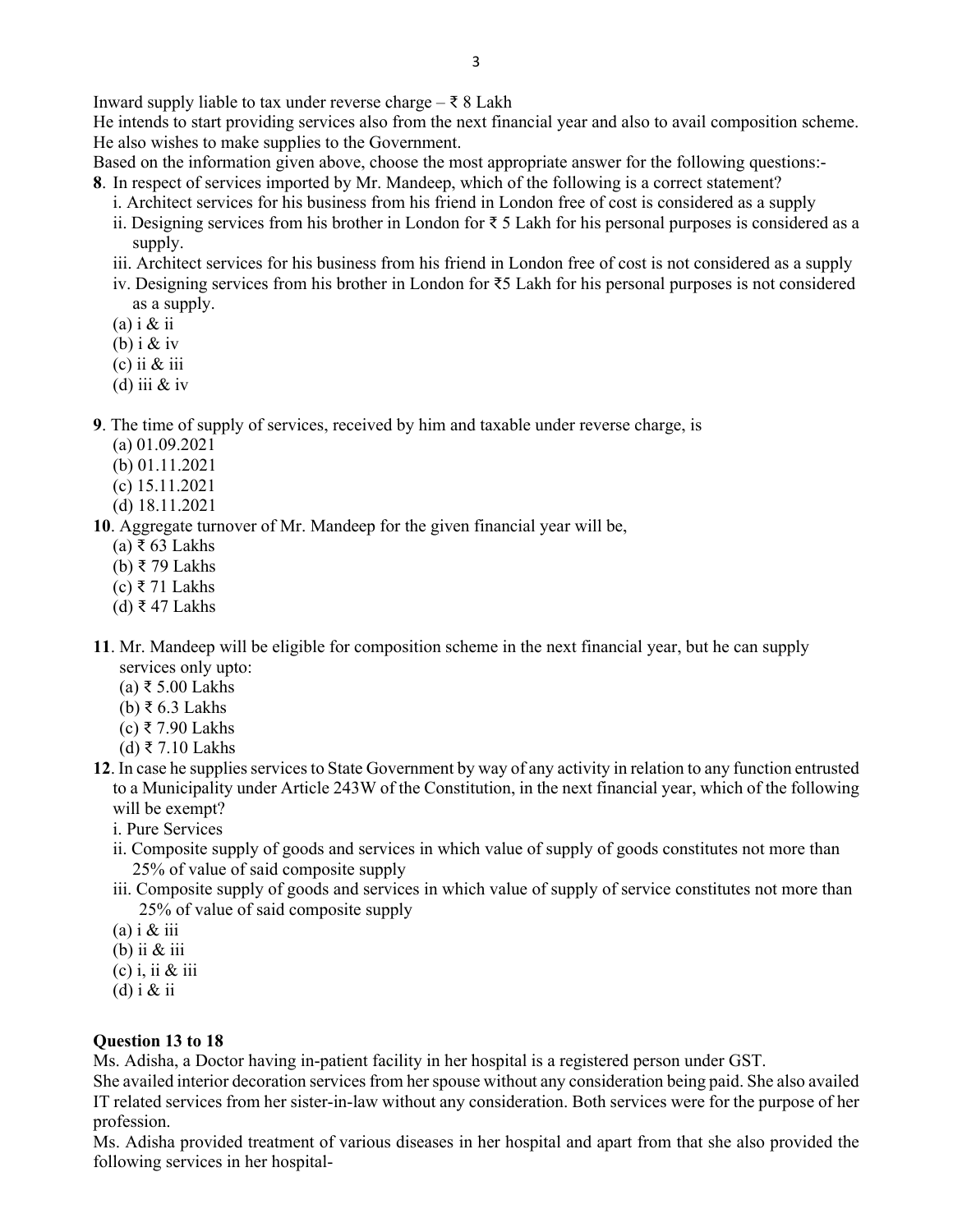- (a) Plastic surgery to enhance the beauty of the face
- (b) Ambulance service for transportation of patients
- (c) Renting of space to run medical store in hospital premises

She is also a consultant in other hospitals and received  $\bar{\tau}$  40,00,000 as consultancy fee from the other hospitals. Further, she also provides canteen facility and received ₹ 55,000 from in-patients, ₹ 35,000 from patients who are not admitted and ₹ 25,000 from visitors for the same facility.

4

She filed GSTR-3B for the month of June with some errors. She filed the Annual return for the said financial year on  $31<sup>st</sup>$  October of the next year, whereas due date for the said Annual return is  $31<sup>st</sup>$  December of the next year.

Proper Officer of the department cancelled the registration certificate of Ms. Adisha suo-motu on  $31<sup>st</sup>$  July. Order of cancellation was served on 5<sup>th</sup> August. However, she applied for revocation of the same and got her registration certificate revoked.

All the amounts given above are exclusive of taxes, wherever applicable. All the supply referred above is intra-State unless specified otherwise.

From the information given above, choose the most appropriate answer for the following questions -

**13.** Which of the following is a correct statement as per the provisions of CGST Act, 2017?

- (i) Service availed from her Spouse is a deemed supply
- (ii) Service availed from her Sister-in-Law is a deemed supply
- (i) Service availed from her Spouse is not a deemed supply
- (iv) Service availed from her Sister-in-Law is not a deemed supply
- (a) (i) and (iv)
- (b) (iii) and (iv)
- $(c)$  (ii) and (iii)
- $(d)$  (i) and (ii)

**14.** Compute the taxable value of supply of canteen service provided by Ms. Adisha?

- (a) ₹ 25,000
- (b) ₹ 35,000
- (c) ₹ 60,000
- (d) ₹ 80,000

#### **15.** Ms. Adisha should have applied for revocation of cancellation of registration certificate by

- (a)  $5<sup>th</sup>$  August
- (b)  $20<sup>th</sup>$  August
- $(c)$  30<sup>th</sup> August
- (d)  $4<sup>th</sup>$  September

**16.** Maximum time permissible for rectification of error committed in monthly return of June is\_\_\_\_\_\_\_\_

- (a)  $20<sup>th</sup>$  July
- (b)  $20<sup>th</sup>$  October of the next year
- (c)  $31<sup>st</sup> October of the next year$
- (d)  $31<sup>st</sup>$  December of the next year

**17.** Determine which of the following services provided by Ms. Adisha and her hospital is exempt from GST?

- (i) Plastic surgery to enhance the beauty of the face
- (ii) Ambulance service for transportation of patients
- (iii) Renting of space to run medical store in hospital premises
- (iv) Consultancy service by Ms. Adisha in other hospitals
- (a) (i), (ii)  $&$  (iv)
- (b) (i), (ii)
- (c) (ii)  $&$  (iv)
- (d) (i) & (iii)

#### **Question 18**

Which of the following service is not exempt under GST?

- (a) Loading and unloading of paddy
- (b) Loading and unloading of sugarcane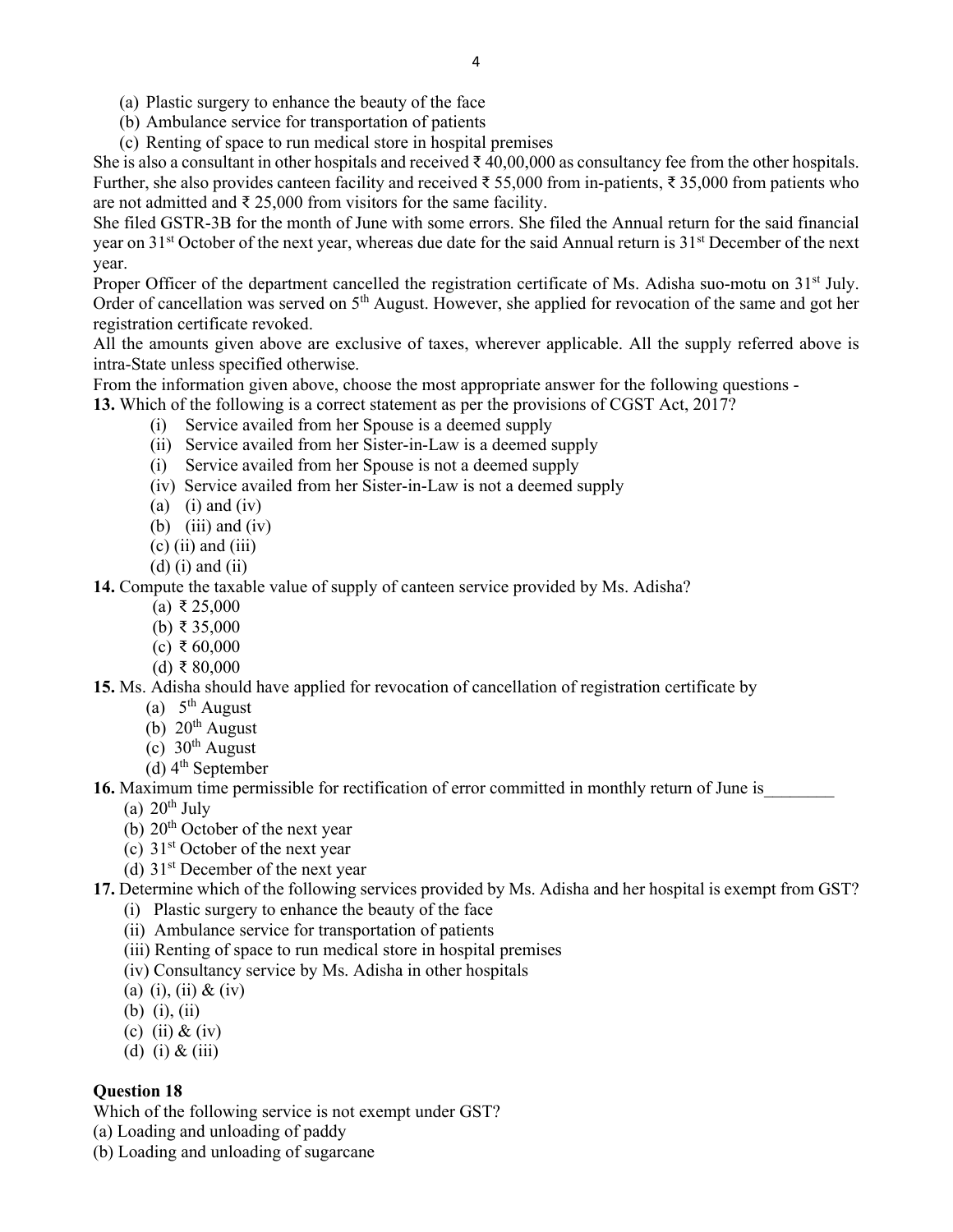- (c) Loading and unloading of tea bags
- (d) Loading and unloading of potato

#### **Question 19**

**Which of the following activity shall be treated neither as a supply of goods nor a supply of services? (i) Permanent transfer of business assets where input tax credit has been availed on such assets (ii) temporary transfer of intellectual property right** 

**(iii) transportation of deceased** 

**(iv) services by an employee to the employer in the course of employment** 

- $(a)$  (i) & (iii)
- (b) (ii) & (iv)
- (c) (i) & (ii)
- (d) (iii)  $\&$  (iv)

#### **Question 20**

**ABC Ltd. sold certain goods for** ` **3,00,000 and received subsidy from a private organisation** `**1,00,000**  hence charged from customer  $\bar{\tau}$  2,00,000, in this case value of supply shall be (a)  $3,00,000$  (b)  $2,00,000$  (c)  $4,00,000$  (d)  $5,00,000$ 

#### **Question 21**

**ABC Ltd. sold certain goods for** ` **2,00,000 and charged** ` **3,000 for packing and** ` **5,000 for weightment**  and the buyer has also paid  $\bar{\tau}$  1,00,000 to XYZ Ltd. on behalf of ABC Ltd., in this case value of supply **shall be** 

#### **Question 22**

**Mr. X has taken advance of** ` **30,000 on 01.01.2022 for rendering services and services were rendered on 10.01.2022 and issued invoice on 09.01.2022 and balance amount of**  $\bar{\tau}$  **70,000 was received on 31.01.2022, in this case TOS shall be** 

(a) For  $\bar{\tau}$  30,000, 01.01.2022 and for  $\bar{\tau}$  70,000, 31.01.2022 (b) For  $\bar{\tau}$  30,000, 10.01.2022 and for  $\bar{\tau}$  70,000, 09.01.2022

- (c) For  $\bar{\tau}$  30,000, 01.01.2022 and for  $\bar{\tau}$  70,000, 09.01.2022
- (d) none of these

#### **Question 23**

**Mr. X, a registered person deals in supply of taxable goods. He need not issue tax invoice for the goods**  supplied on 16.04.2021 as the value of the goods is  $\qquad$ .

- $(a) \xi 1,200$
- $(b) ₹600$
- $(c)$  ₹150
- $(d)$  ₹200

#### **Question 24**

#### **In which of the following cases, a deliver challan can be issued instead of tax invoice**

(a) supply of liquid gas where the quantity at the time of removal from the place of business of the supplier is not known

- (b) transportation of goods for job work
- (c) transportation of goods for reasons other than by way of supply
- (d) any of the above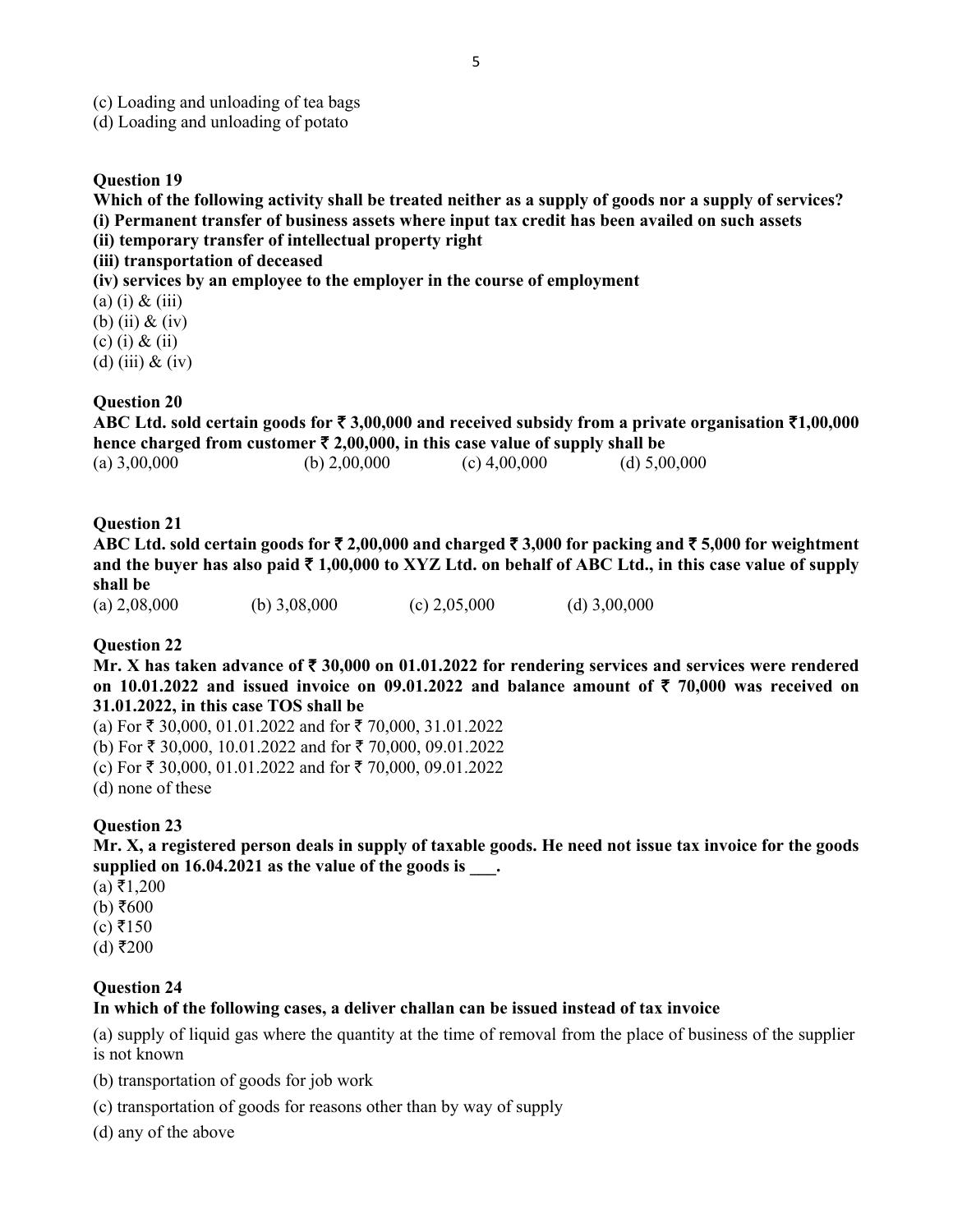### **Question 25**

### **CPIN Stands for**

- (a) Common portal identification number
- (b) Common portal identity number
- (c) Challan portal identification number
- (d) Challan passbook identification number

#### **Question 26**

**The maximum amount of late fee payable by any registered person on failure to furnish return under**  section 39 by the due date is  $\bar{\tau}$  \_\_\_. (Turnover in the preceding year is 2 crore)

(a) 1,000

(b) 5,000

(c) 10,000

(d) 25,000

### **Question 27**

#### **Which form is furnished for submission of details of outward supplies u/s 37?**

(a) GSTR-1

(b) GSTR-2

(c) GSTR-3

(d) GSTR-5

### **Question 28**

#### **Manufacturer of following goods are not allowed for composition scheme.**

- (a) Pan masala
- (b) Ice cream
- (c) Tobacco product
- (d) (a), (b) & (c)

#### **Question 29**

**Mr. X is a dealer registered in GST and has purchased goods from other State** `**5,00,000 and paid IGST @ 10% and sold the goods at a profit of** `**2,00,000 and charged output CGST @ 5% and Output SGST @ 5%. Tax Payable shall be** 

- (a) CGST ₹35,000 & SGST ₹35,000
- (b) CGST ₹20,000 & SGST ₹20,000
- $(c) CGST Nil & SGST ₹20,000$
- (d) CGST Nil & SGST Nil

#### **Question 30**

**Mr. X is a dealer registered in GST and has purchased goods for** `**7,60,000 and paid CGST @ 9% & SGST @ 9% and sold the goods at a profit of 40% on cost and charged output CGST @ 9% and Output SGST @ 9%. Tax Payable shall be** 

- (a) CGST ₹27,360 & SGST ₹27,360
- (b) CGST ₹27,360 & SGST Nil
- (c) CGST Nil & SGST Nil
- $(d)$  CGST ₹95,760 & SGST ₹95,760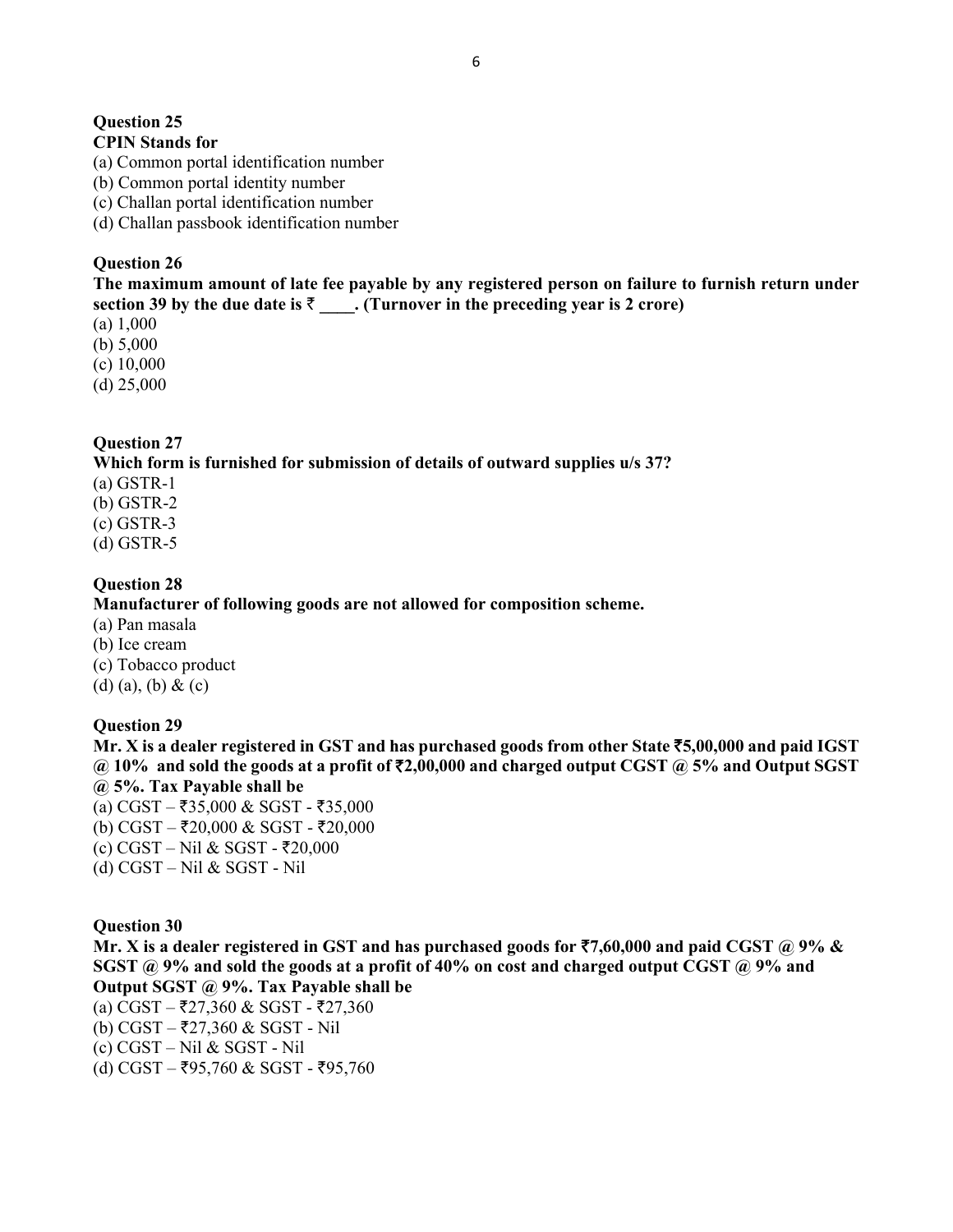## **DESCRIPTIVE TYPE QUESTION (70 Marks)**

#### **Question 1 (a) (8 Marks)**

ABC Ltd. is registered under GST Act and has submitted particulars as given below:-

- Purchased Raw Material 'A'  $\bar{\tau}$ 1,00,000 + CGST @10% and SGST @10%

- Purchased Raw Material 'B'  $\overline{52,00,000}$  + IGST @ 20%.

- Purchased plant and machinery  $\overline{(}20,00,000 + \text{CGST} \text{ @ } 10\%$  and SGST  $\textcircled{a}10\%$ .

Life of plant and machinery is 5 years. Depreciation is allowed on SLM basis.

- Service taken  $\bar{x}3,00,000 + \bar{C}GST$  ( $\bar{\omega}10\%$  and SGST ( $\bar{\omega}10\%$ .
- Processing charges 4,00,000
- Profit 5,00,000

All the goods were sold CGST  $@10\%$  and SGST  $@10\%$ 

Show tax treatment and compute net tax payable.

#### **Question 1 (b)** (2 Marks)

Mr. Y, a registered person, has filed its GSTR-3B for the month of September on 19th November. Determine the amount of late fee payable if tax payable is  $\text{\textdegree}90,000$  (Outward Supplies  $\text{\textdegree}59,00,000$ ), if any, by Mr. Y. Turnover in the preceding year is 1.20 crores.

| Question 2 (a)<br>Explain Electronic cash ledger.                       | (5 Marks) |
|-------------------------------------------------------------------------|-----------|
| Question 2 (b)<br>Explain Payment of Interest on delayed payment of tax | (5 Marks) |
| Question 3 (a)<br>Explain Credit Note.                                  | (4 Marks) |
| Question 3 (b)<br>Determine the Time of Supply.                         | (4 Marks) |

| Date of completion | Date of Invoice | Date of Payment |
|--------------------|-----------------|-----------------|
| 01.08.2021         | 20.08.2021      | 18.08.2021      |
| 01.07.2021         | 20.08.2021      | 18.08.2021      |
| 01.07.2021         | 20.07.2021      | 01.05.2021      |
| 03.08.2021         | 31.08.2021      | 01.09.2021      |

#### **Question 3 (c) (2 Marks)**

Discuss the correctness of the following statements:-

(i) Once generated, an e-way bill cannot be cancelled.

(ii) E-way bill generated in one State is valid in another State.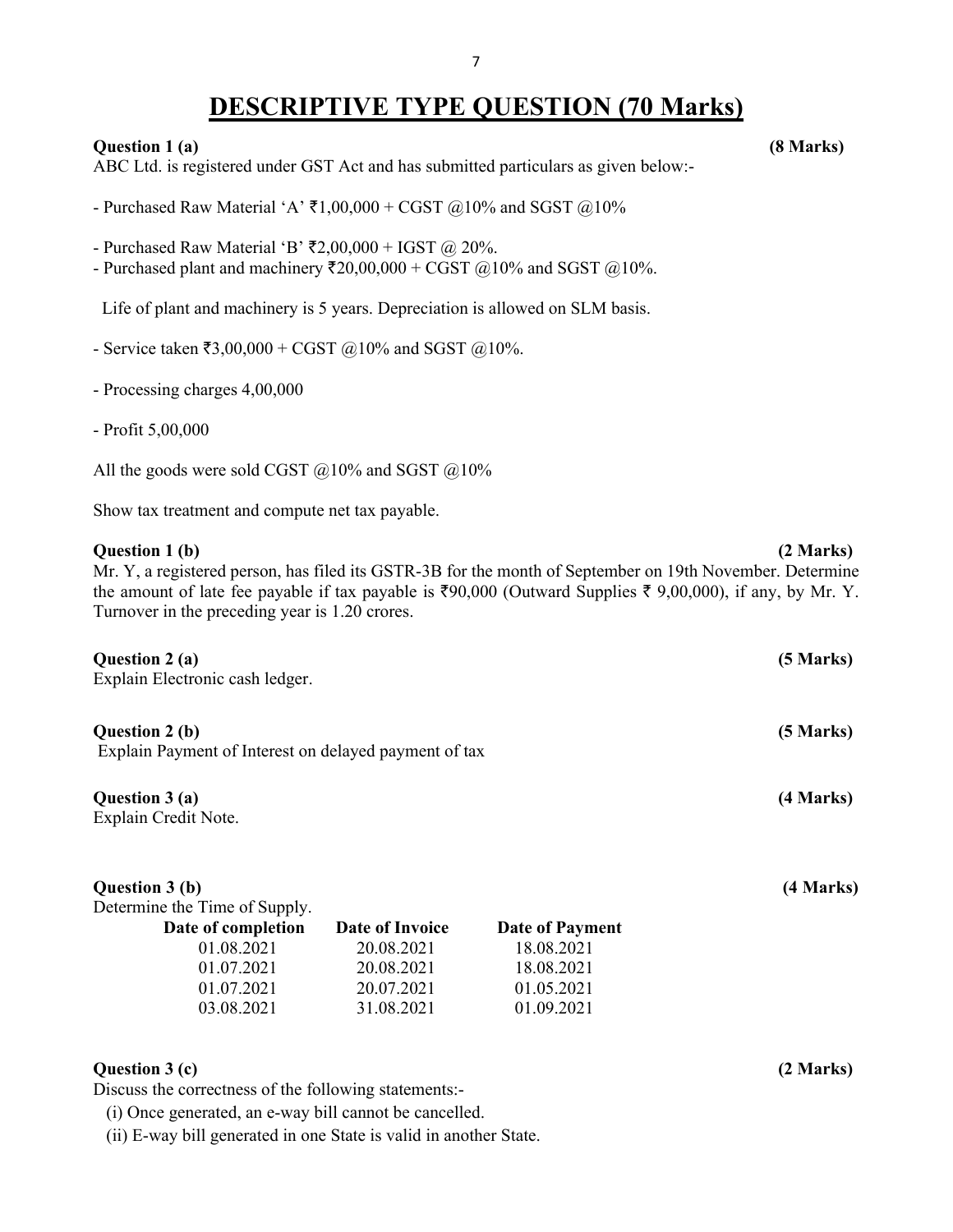#### **Question 4 (a)** (8 Marks)

ABC Ltd has submitted information as given below: Delivered goods on 31/07/2021 to Mr. A ₹ 7,00,000 + CGST @ 9% + SGST @ 9% and issued invoice on 03/08/2021 and received payment on 01/09/2021.

Delivered goods to Mr. B on  $10/09/2021$  and issued invoice on  $31/08/2021 \xi 6,00,000 + CGST$  @ 9% + SGST @ 9% and received payment on 01/09/2021.

Delivered goods to Mr. C on 10/08/2021 and issued invoice on 01/09/2021 ₹7,00,000 + CGST @ 9% + SGST @ 9% and payment has not been received so far.

Delivered goods to Mr. D on 30/09/2021 and issued invoice on 31/08/2021 ₹12,00,000 + CGST @ 14% + SGST @ 14% and received payment on 16/08/2021.

Determine TOS and tax liability for each month and last date of payment of GST and if each payment was delayed by 10 days compute Interest also.

#### **Question 4 (b) (2 Marks)**

Insight Ltd. is operating in West Bengal. The Tax liability for the month of August, 2021 is as follows:

| SL. No. | <b>Tax Liability</b>       | West Bengal $(\bar{\zeta})$ |
|---------|----------------------------|-----------------------------|
| (1)     | <b>Output CGST Payable</b> | 24,000                      |
| (2)     | <b>Output SGST Payable</b> | 9,000                       |
| (3)     | Output IGST Payable        | 3,000                       |
| (4)     | Input CGST                 | 7,000                       |
| (5)     | Input SGST                 | 14,000                      |
| (6)     | Input IGST                 | 12,000                      |

Calculate Tax payable and carry forward for the month of August, 2021.

### **Question 5 (a)** (4 Marks) Candy Blue Ltd., Mumbai, a registered supplier, is manufacturing Chocolates and Biscuits. It provides the following details of taxable inter-state supply made by it for the month of October 2021: Particulars GST paid (₹) (i) List price of goods supplied inter-state  $12,40,000$  **Item already adjusted in the price given in (i) above:**  (1) Subsidy from Central Government for supply of Biscuits to Government School. 1,20,000 (2) Subsidy from Trade Association for supply of quality Biscuits. 30,000 **Items not adjusted in the price given in (i) above:**  (3) Tax levied by Municipal Authority 24,000 (4) Packing Charges 12,000

(5) Late fee paid by the recipient of supply for delayed Payment of invoice 5,000

Calculate the Value of taxable supply made by M/s Candy Blue Ltd. for the month of October 2021.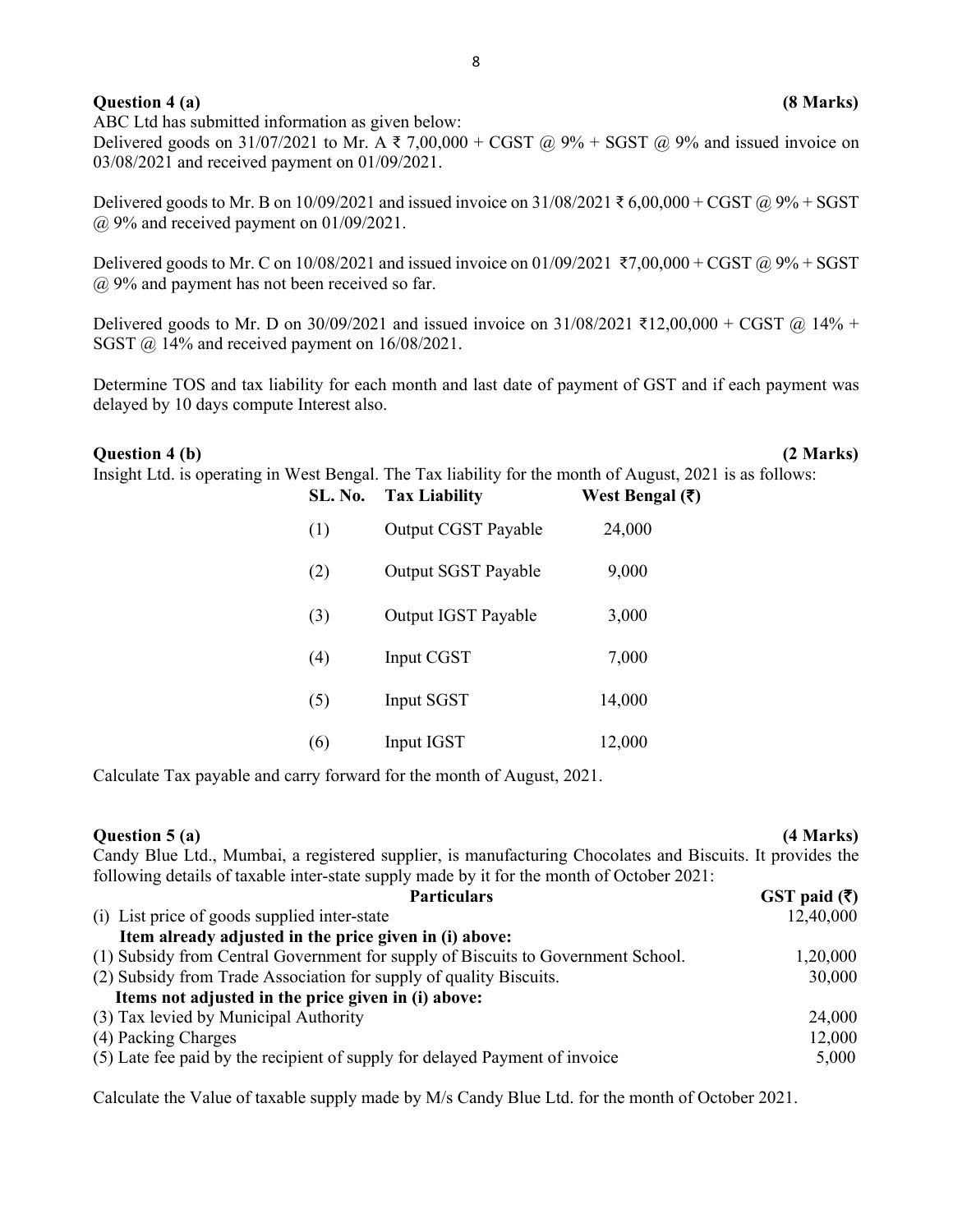### **Question.5. (b) (4 Marks)**

Dina Ltd., a registered supplier from Maharashtra is engaged in the manufacturing of passenger auto. The company provides the following details of purchase made/services availed by it during the month of March 2022:

| SI.          | <b>Particulars</b>                                                                     | <b>GST Paid</b> |
|--------------|----------------------------------------------------------------------------------------|-----------------|
| No.          |                                                                                        | ₹               |
| i.           | Purchase of iron which is used as a raw material (Goods were received in two           | 2,50,000        |
|              | instalments, first on in March 2022 and the second instalment was received in April)   |                 |
| ii.          | Purchase of accessories which were delivered directly to the Dealers of the company.   | 90,000          |
|              | Only invoice was received by Dina Ltd.                                                 |                 |
| iii.         | Purchase of Bus (seating capacity 15) for the transportation of employees from their   | 1,97,000        |
|              | residence to company and back                                                          |                 |
| iv.          | Input tax credit on general insurance taken on a car used by Executives of the company | 5,200           |
|              | for official purposes.                                                                 |                 |
| $\mathbf{V}$ | Payment made to M/s Tasty Caterers for providing daily breakfast & lunch to the        | 54,700          |
|              | employees of the company, as voluntary staff welfare measure.                          |                 |

You are required to determine the eligible input Tax Credit available to M/s Dina Ltd. for the month of March 2022, by giving brief explanations for treatment of various items. Subject to the information given above, all the other conditions necessary for availing input tax credit have been fulfilled.

#### **Question 5 (c)** (2 Marks)

State whether the following supplies would be treated as supply of goods or supply of services as per Schedule II of the CGST Act:

**(a)** Renting of immovable property

**(b)** Goods forming part of business assets are transferred or disposed of by/under directions of person carrying on the business, whether or not for consideration.

**(c)** Transfer of right in goods without transfer of title in goods.

**(d)** Possession of goods under an agreement which stipulates that title in property shall pass at a future date.

#### **Question 6 (a)** *Q A <i>Q Q <i>Marks***)**  *A <i>A <i>A A <i>A <i>A A A A A A A A A A A A A A A A A A A A A A A*

- Answer the following questions with respect to casual taxable person under the CGST Act, 2017:
	- (i) Who is a causal taxable person?
	- (ii) Can a casual taxable person opt for the composition scheme?
	- (iii) When is the causal taxable person liable to get registered?
	- (iv) What is the validity period of the registration certificate issued to a casual taxable person?
	- (v) Can the validity of registration certificate issued to a casual taxable person be extended? If yes, what will be the period of extension?

#### **Question 6 (b)** (4 Marks)

P Ltd, a registered person provided following information for the month of October, 2021:

| <b>Particulars</b>               | Amount $(\bar{\mathbf{z}})$ |
|----------------------------------|-----------------------------|
| Intrastate outward supply        | 8,00,000                    |
| Interstate exempt outward supply | 4,00,000                    |
| Turnover of exported goods       | 20,00,000                   |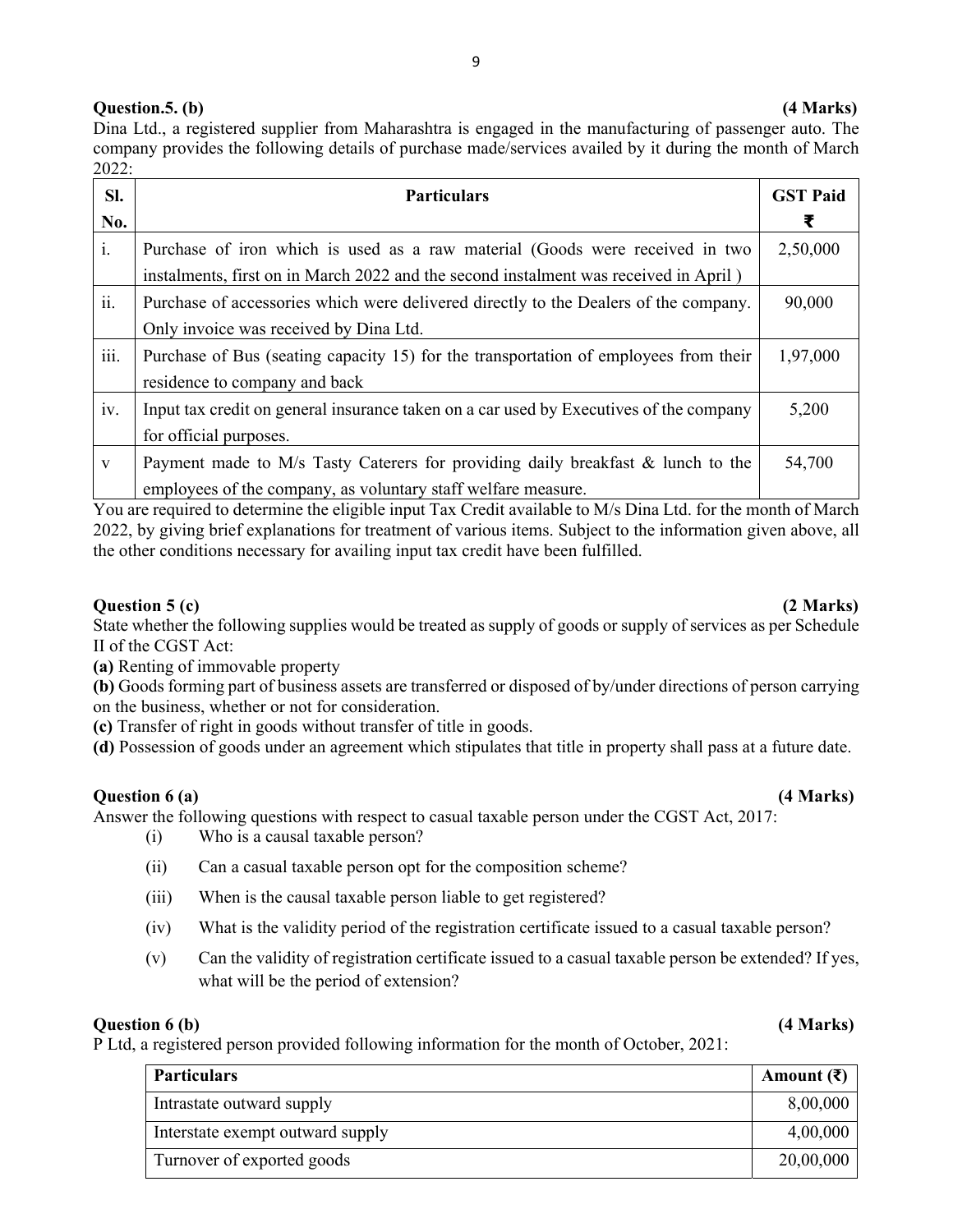| Payment of IGST                        | 1,20,000    |
|----------------------------------------|-------------|
| Payment of CGST and SGST               | 45,000 each |
| Payment of custom duty on export       | 40,000      |
| Payment made for availing GTA Services | 3,00,000    |

GST is payable of Reverse Charge for GTA services.

Explain the meaning of aggregate turnover u/s 2(6) of CGST Act and compute the aggregate turnover of P Ltd. for the month of October, 2021. All amounts are exclusive of GST.

#### **Question 6 (c)** (2 Marks)

Explain Filing of First Return.

#### **Question 7 (a) (4 Marks)**

Worldwide Pvt. Ltd (a registered Taxable Person) having the Gross receipt of  $\overline{50}0$  Lakhs in the previous financial year provides the following information relating to their services for the month of July, 2021

|     | <b>Particulars</b>                                                                                        | Amount in $(\bar{\zeta})$ |
|-----|-----------------------------------------------------------------------------------------------------------|---------------------------|
| (1) | Running aboarding school (upto higher secondary)                                                          | 2,40,000                  |
| (2) | Fees from prospective employer for campus interview                                                       | 1,70,000                  |
| (3) | Education Services for obtaining the qualification recognised by                                          |                           |
|     | law of foreign country                                                                                    | 3,10,000                  |
| (4) | Renting of Furnished Flats for Temporary Stay to different persons                                        | 1,20,000                  |
|     | (Rent per day is less than 1000 per person).                                                              |                           |
| (5) | Conducting Modular Employable Skill Course. Approved by National                                          |                           |
|     | Council of Vocational Training                                                                            | 1,40,000                  |
| (6) | <b>Conducting Private Tuitions</b>                                                                        | 3,00,000                  |
|     | Compute the value of Taxable Supply and the amount of GST Payable. The above receipts doesn't include the |                           |
|     | GST Amount. Rate of GST is 18%                                                                            |                           |

#### **Question 7 (b)** (4 Marks)

Big Agro Handlers' furnishes the following details with respect to the activities undertaken by them in the month of December, 2021:

| SI. No | <b>Particulars</b>                                                     | Amount in $(3)$ |
|--------|------------------------------------------------------------------------|-----------------|
| (i)    | Supply of farm labour                                                  | 58,000          |
| (ii)   | Warehousing of biscuits                                                | 1,65,000        |
| (iii)  | Commission on sale of paddy                                            | 68,000          |
| (iv)   | Training of farmers on use of new pesticides and fertilizers developed | 10,000          |
|        | through scientific research                                            |                 |
| (v)    | Renting of vacant land to a stud farm                                  | 1,31,500        |
| (vi)   | Testing undertaken for seeds                                           | 1,21,500        |
| (vii)  | Leasing of vacant land to a poultry farm                               | 83,500          |

Compute the GST Payable by **'**Big Agro Handlers' for the month of December, 2021.

Assume that the point of supply in respect of all the activities mentioned above falls in the month of December, 2021 itself and all the amounts mentioned above are exclusive of GST. Rate of CGST  $\omega$  9% & SGST  $\omega$  9%.